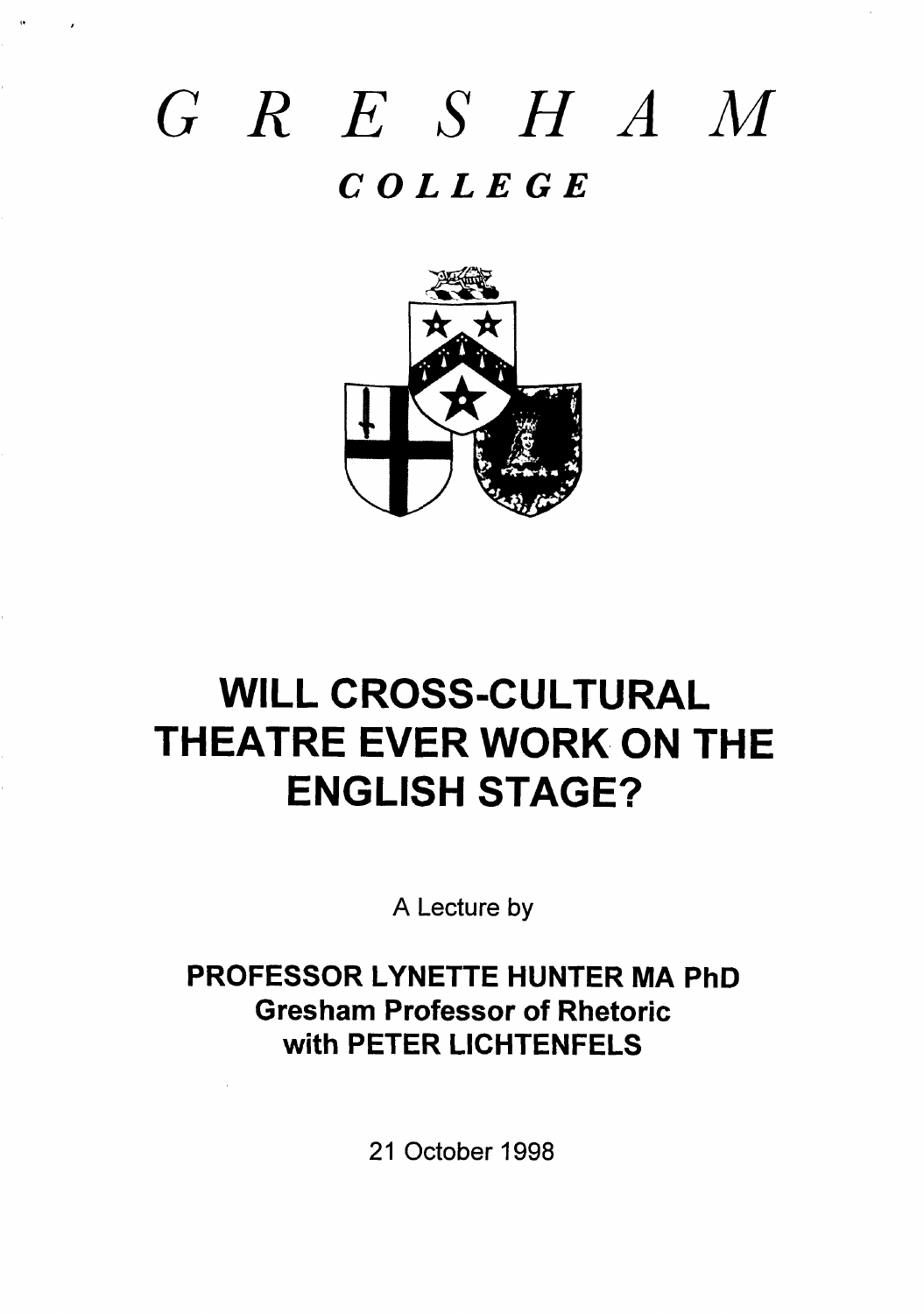## **GRESHAM COLLEGE**

### **Policy & Objectives**

An independently finded educational institution, Gresham College exists

- to continue the free public lectures which have been given for 400 years, and to reinterpret the 'new learning' of Sir Thomas Gresham's day in contemporary terms;  $, \cdot$
- to engage in study, teaching and research, particularly in those disciplines represented by the Gresham Professors;
- to foster academic consideration of contemporary problems;
- to challenge those who live or work in the City of London to engage in intellectual debate on those subjects in which the City has a proper concern; and to provide a window on the City for learned societies, both national and international.

Gresham College, Barnard's Inn Hall, Holborn, London EC IN 2HH<br>Tel: 0171 831 0575 Fax: 0171 831 5208 Tel: 0171 831 0575 e-mail: enquiries@gresham. ac.uk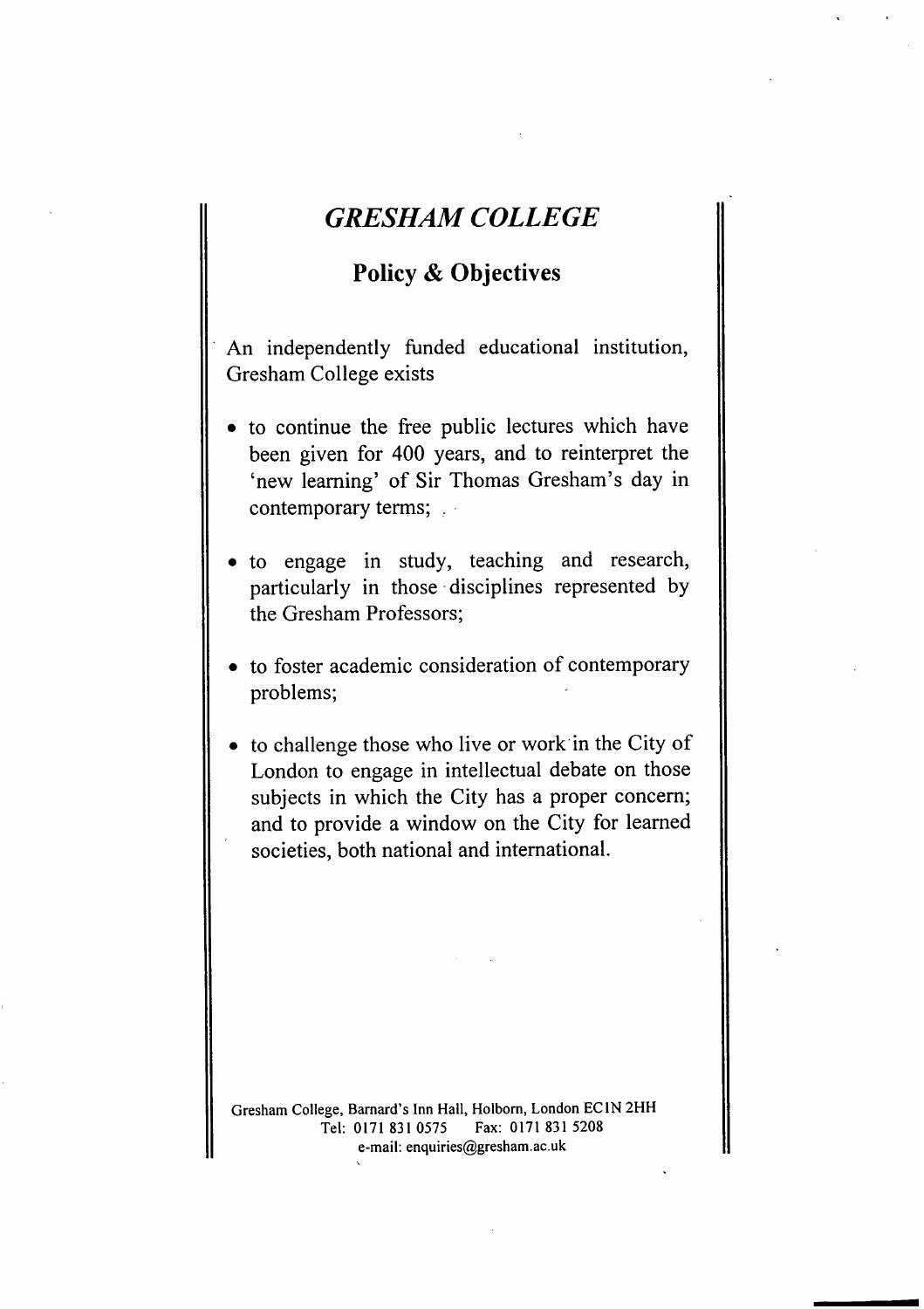## **Will Cross-Cultural Theatre ever work on the English Stage?**

,

#### **Professor Lynette Hunter, with Peter Lichtenfels**

I will approach the question of the survival of cross-cultural theatre in Britain in 3 ways: I would like to look first, at the welcome (or not) given to international theatre that visits the UK, particularly European theatre, second, at the place of theatre from a variety of cultural traditions flourishing in the UK as a result of immigration in the second half of this century, and third, at the export of British theatre to an international setting.

In the first lecture of this 1998-99 series I spoke of some of the changes to the funding of British Theatre in the 80s, and their impact on the distinctive waves of new plays and classic revivals from the 70s to the present day. But the changes in the funding situation did not change the fact that most theatres in Britain, before and after the 80s, are not company-based, in other words the actors and other production members come together for each individual production. There are no ensembles in Britain, and nearly all theatres work with very short rehearsal periods. The shift in funding simply exacerbated these factors by making the primary drive of theatre buildings commercial. And lest there be any doubt: the arts never have been, nor ever will be self-funding. Artistic experiment takes time, experience and conversation, for artists to develop and for audiences to learn to value, and often the appreciation is posthumous. The unique hybridity of commercialism and state support that shapes British theatre is fundamental to understanding the relationship between British and international theatre, and between English and non-English cultural traditions in the theatre.

To begin with the impact of visiting international theatre: the visit of Bertolt Brechfs Berliner Ensemble in 1955 to the Old Vic, had a profound effect on British writers, if not other parts of theatre production, and through the 50s and 60s the one consistent encouragement for a world season was at the Aldwych Theatre. From the 70s onward, though, the international theatre presence in the UK has been confined to sporadic one-offs, the occasional 'international season', with some significant exceptions. The Edinburgh Festival, for example, has an enviable record of welcoming some of the major European companies into its short 3-week season. The Riverside Theatre in Hammersmith during the late 70s and early 80s, under the inspiration of David Gothard, became a mecca for international theatre, as did the Leicester Haymarket under Peter Lichtenfels in the late 1980s. For the past 6 years there has been the biennial London International Festival of Theatre, or LIFT, and the intermittent international festivals at the Barbican such as the current BITE programme.

On the whole, Britain has not encouraged international theatre, and has certainly not supported cooperation between British companies and those from elsewhere, and, in my opinion, British theatre is losing out.

#### WHY IS THERE LESS INTERNATIONAL CO-OPERATION IN THEATRE TODAY THAN 10 YEARS AGO?

However, the lack of co-operation is not surprising. To focus on European and English theatre for example: the fundamental difference is again that hybridity of the commercial and the subsidised, for most European theatre is fully subsidised. This difference leads to differences in organisation, training and production patterns that make it difficult for practical co-operative work, but more importantly, establish a radical difference in the public's expectation of what the theatre should be doing, why we should go to it. Subsidised theatre in Europe has its own pros and cons. In Spain and Italy the theatres are sharply politicised along the political lines of the subsidisers. A play that wants to tour to Italy has to be careful not to perform in a clearly right wing city before trying to move on to a left-wing town, it can only go to one of them. At the Institute del Teatre and Resad, both national training centres for theatre in Spain, there is clearly felt tension between those staff members hired under Franco and those hired after his death. Another example from Spain is that of Lluis Pasqual, who was appointed Artistic Advisor to the National Theatre in Madrid as one of a three person team, in the dying months of Gonzalez's socialist government. All of them, along with the Artistic Director, were promptly fired when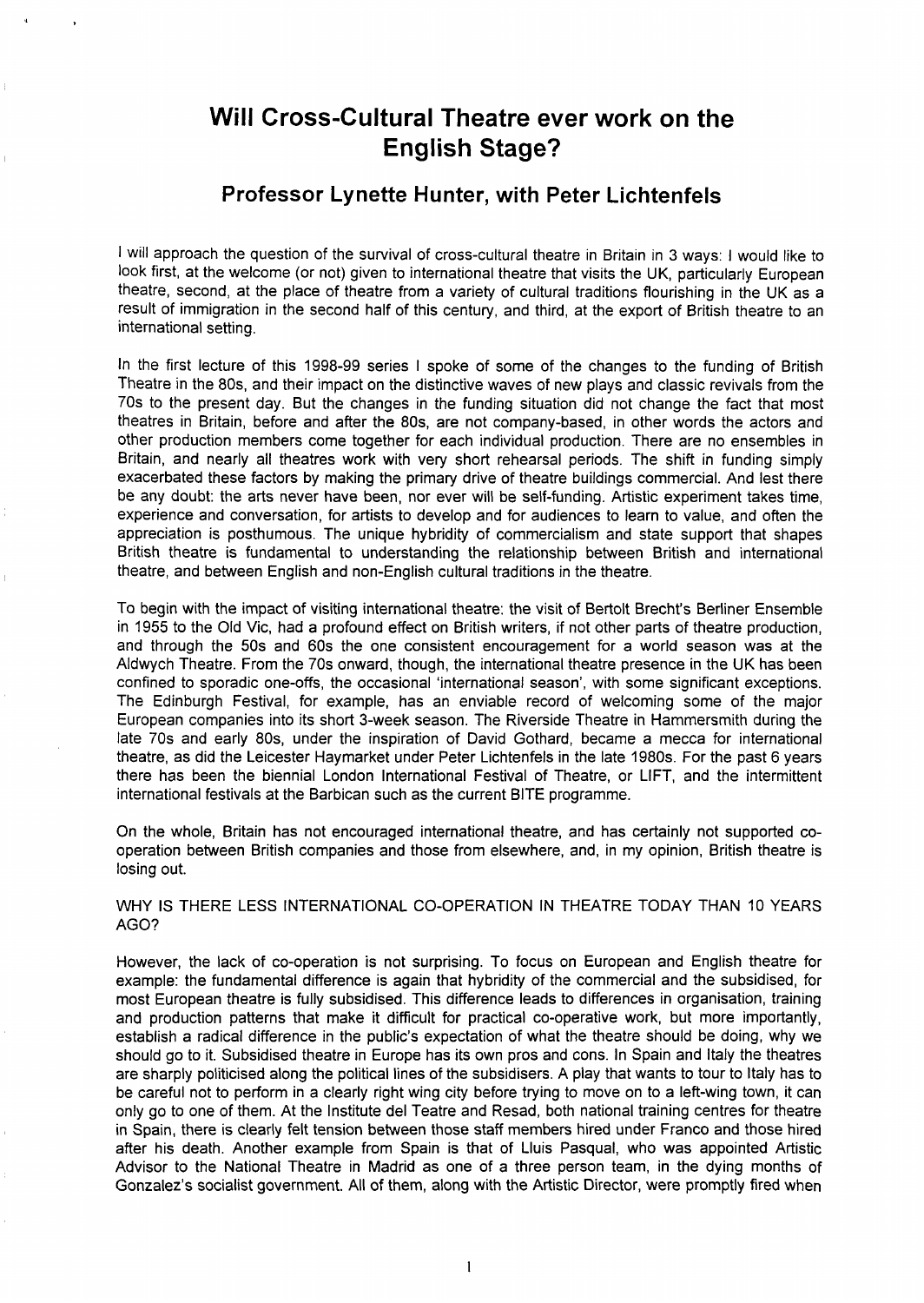the present conservatives were elected. An actor, designer or director in a European country may well feel more like a civil servant than a self-employed, often temporarily employed, artist. In Germany the town gives the theatre a budget, the theatre does its job by putting on the season of plays, and the town gets the box office takings. In France, major finance is ofien based around an individual such as Peter Brook or Ariane Mnouchkine, in a way unheard of in the UK, and only faintly similar to Howard Barker's production company. Finance is in the end the real difference. For example, the cities of Munich and Hamburg each give more to their civic arts programmes than the Arts Council gives to the whole of theatre in Britain.

,,

The result of higher and more consistent subsidy is that the European rehearsal times are often 3 months or longer, not the 3 weeks of the typical British rehearsal; there are many ensemble groups with the opportunity to develop new theatre techniques and structures, and none in the UK; a production may play in the city of its company and then elsewhere for a year or more, in contrast to the normal 3 to 4 week run for a production in this country: three pragmatic reasons why co-operative productions between Britain and Europe are difficult to achieve.

WHY DOESN'T BRITAIN SUPPORT ITS ARTS IN THE WAY THEY ARE SUPPORTED ELSEWHERE IN EUROPE?

CAN YOU REALLY DO AS MUCH IN 3 WEEKS AS IN 3 MONTHS?

IS THE WRITTEN TEXT SO CENTRAL TO DRAMA THAT STAGECRAFT AND DESIGN TAKE A SECOND PLACE?

Furthermore, European audiences and actors are trained in different ways. Actors on the continent frequently train for up to 6 years, without which training ensemble work is not possible. They then move to consistent work in subsidised theatre, producing a play over a 6 month to 2 year period. Actors in the UK train for only 3 years at most, at places like RADA or LAMBDA, where the yearly costs are in excess of £7000. The only university course for acting in the country is at Manchester Metropolitan University, where up to 1500 students apply for 24 places. Despite the scholarships offered by generous ex-trainees at RADA, like Sir Anthony Hopkins, Manchester effectively becomes the only place offering any subsidised theatre training for students whose families cannot afford fees. People such as Peter Brook who had to leave this country to find support, could not have survived without an independent income. Nor could a number of others.

Of course these days, in stark contrast with the pre WW2 period of repertory companies in nearly every town and city that fell by the wayside in the face of film, television and video, many actors arrive in the profession with no training at all - often from the Oxbridge connection which has in a sense filled the gap with intelligent and usually relatively well-off graduates. One example might be the group of young people from Cambridge who ended up at the Traverse in 1983-5: after Jenny Killick had gone to the Traverse as a trainee director, she was followed in good old-school-network style by Paul Unwin, Simon Russell Beale and Tilda Swinton. All of whom, as others such as Rowan Atkinson, have produced some exceptional work and have gone on to successful careers. In the public's mind in the UK, and fostered by the Oxford and Cambridge situation, there is still a sense of a direct connection between the amateur and the professional stage, which has its own pros and cons. But the general lack of training may be indicative of larger problem that many other actors have, of limited range, especially when faced with theatre from other cultures and places. I would also suggest, that the middle class dominance in the theatre must have an effect on the range of class issues addressed, the kind of material produced, whose life it speaks about and to, which audience it develops.

#### IS BRITISH THEATRE WHITE, MIDDLE/UPPER CLASS AND SAFE?

Audiences need training too. One of the striking statistics of the Edinburgh Festival is that the majority of the audience to the main events is from the city itself and nearby environs. This audience has been exposed to so many foreign language productions that they expect and easily deal with the overhead translation boards which dispose of the language barrier that is the most obvious hindrance to international cultural exchange. More subtle and more important, audiences have to learn how to understand different stage techniques, different production structures, particularly the intensely visual and physical theatre of contemporary European traditions. As i discussed in the previous lecture, at the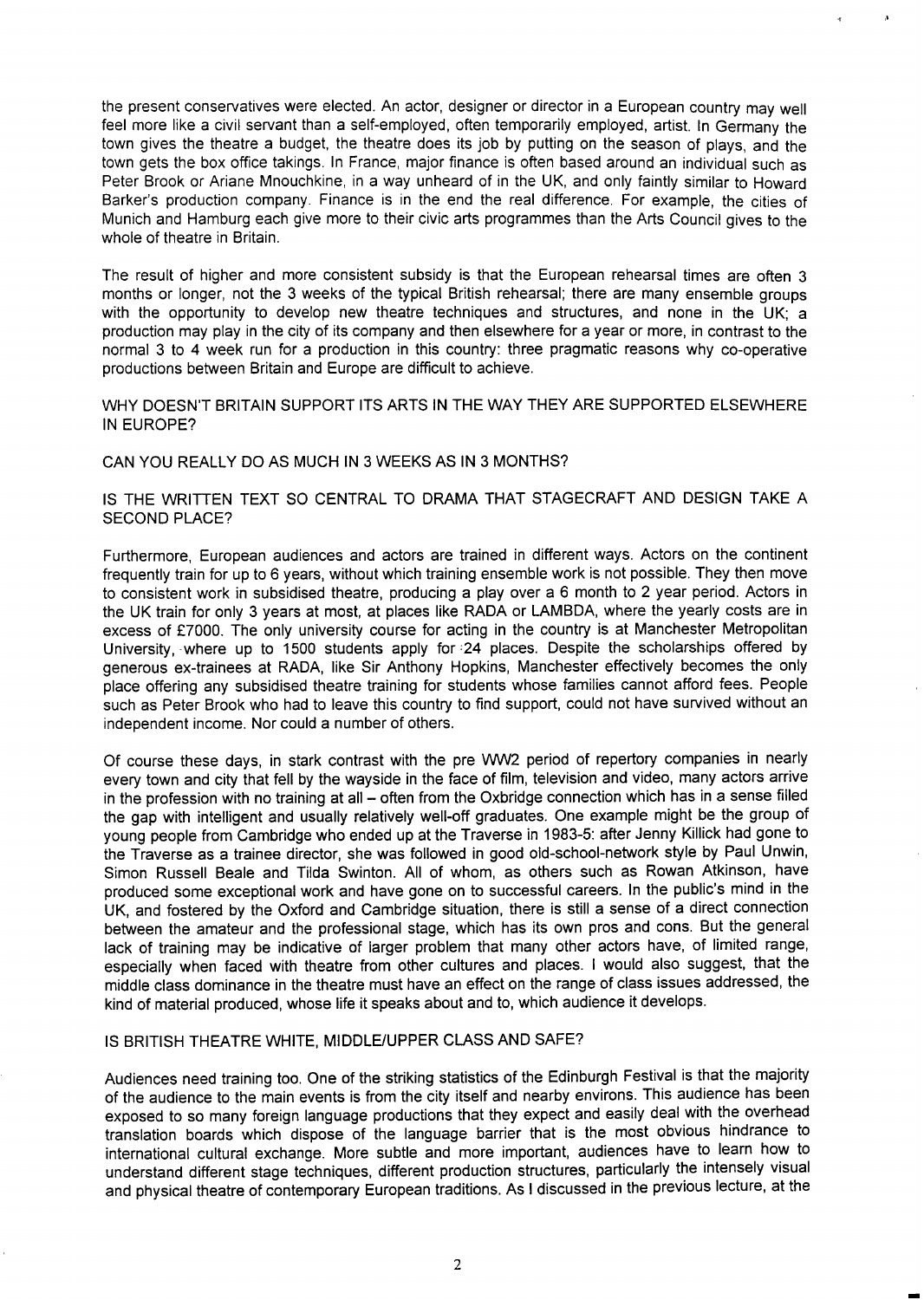same time as European cities were increasing their theatre provision for children and young people, Britain was winding down its Theatre in Education programme. Nothing about drama is 'hardwired' into our nervous system, we have to experience and learn a vocabulary for cultural difference whether it is social, ethnic, or religious, before we can respond to it enough to value it,

#### IS IT TRUE THAT AUDIENCES RESENT HAVING NEW EXPERIENCES?

All this said, the best of European theatre is often better than British theatre for clear reasons, but bad directors, hired alongside actors with Iongterm job security, are a recipe for disaster. The best may be better, but the bad is worse. Furthermore, the very lack of training in acting does, in some cases, give British actors an edge, it makes them willing to try anything. Certainly, good British actors are much beloved by European directors, whom seem to want the ensemble conditions and longer rehearsal periods along with the nervous hunger of the actor as artist. A difficult balance.

#### **International theatre traditions resident in Britain**

, ,,

The 1976 report by Naseem Khan, The Arts Britain Ignores, was the first considered report on the diversity of British culture and its funding, As an equally important 1989 report from the Arts Council, Towards Cultural Diversity, pointed out, the 1976 report put a wide variety of issues on the agenda, but also instituted the term 'Ethnic Minority Arts', which became a damaging category over the following years. Significantly the 1989 report also criticised the idea that Ethnic Minority Arts were 'community based' and 'an appendix' to national culture. In its turn, the 1989 report attempted to address the western/eurocentric national consciousness that relegated 'Ethnic Minority Arts' to the periphery, noting in particular the lack of permanent buildings for say, Black arts.

Of the **30** new theatres created since the war, not one belongs to a black company, neither do any of the ten new art and photography galleries which the Arts Council has helped to create belong to a black organisation.(3)

In addition it points out the lack of 'black qualified personnel at the top end of administration'; and the uneven funding base. The report then goes on to list the achievements of the late 80s, in redressing some of these problems, while acknowledging that many are still there.

The central focus for the 1989 report was to devise arts policy that would dismantle the notion that culturally diverse traditions are 'Ethnic Minority' based, and only an appendix to 'national' culture. Yet there is a curious division in the resulting projects, with groups that attempt crosscultural work such as Tara Arts, or the National Theatre Studio initiative on African/Black Theatre, being put forward as central examples of success, at the same time as the marketing and research projects are still firmly based in communities - supposedly one of the areas that was under criticism. In fact, I would suggest that it is impossible to get away from communities, especially where theatre is concerned. Theatre is a clearly social event that is generated by groups of people and performed for groups of people. The energy that makes it possible for the actors, writers and directors to produce a play has to come from some common ground no matter how diverse they are as individuals, and that common ground will define them as a community. Just so, members of an audience, unless it is simply absorbing something it already knows, have to find the energy to involve themselves and learn from the experience. Their commitment to this participation has to be a result of social issues, including the aesthetic and the political, that have had an impact on them. It is impossible to divorce oneself from community of some kind.

Although the report may have been a reponse to the Arts Council reluctance to support 'community atis' more generally, it was also underwriting a line of aesthetic snobbery that suggests that community-rooted arts are ill-thought-out, poorly rendered, 'amateurish', in order to protect culturally diverse arts from the criticism of being unskilled or without craft, even less 'civilised'. However, all theatre has to be rooted in community. And theatre, like other arts, provides clear indication of whether or not that community is exploring its potential or simply fulfilling its own cliches. A subsequent report, Going Black Under the Skin, from the London Arts Board (1995), gives a unique insight into that necessity. Doubtless spurred on by the vast underfunding of writing, as compared to the other arts, from immigrant communities, the report speaks plainly of the discrimination against Black writers, from the difficulty of finding an agent, to the cultural perception of language experiment, and dramatic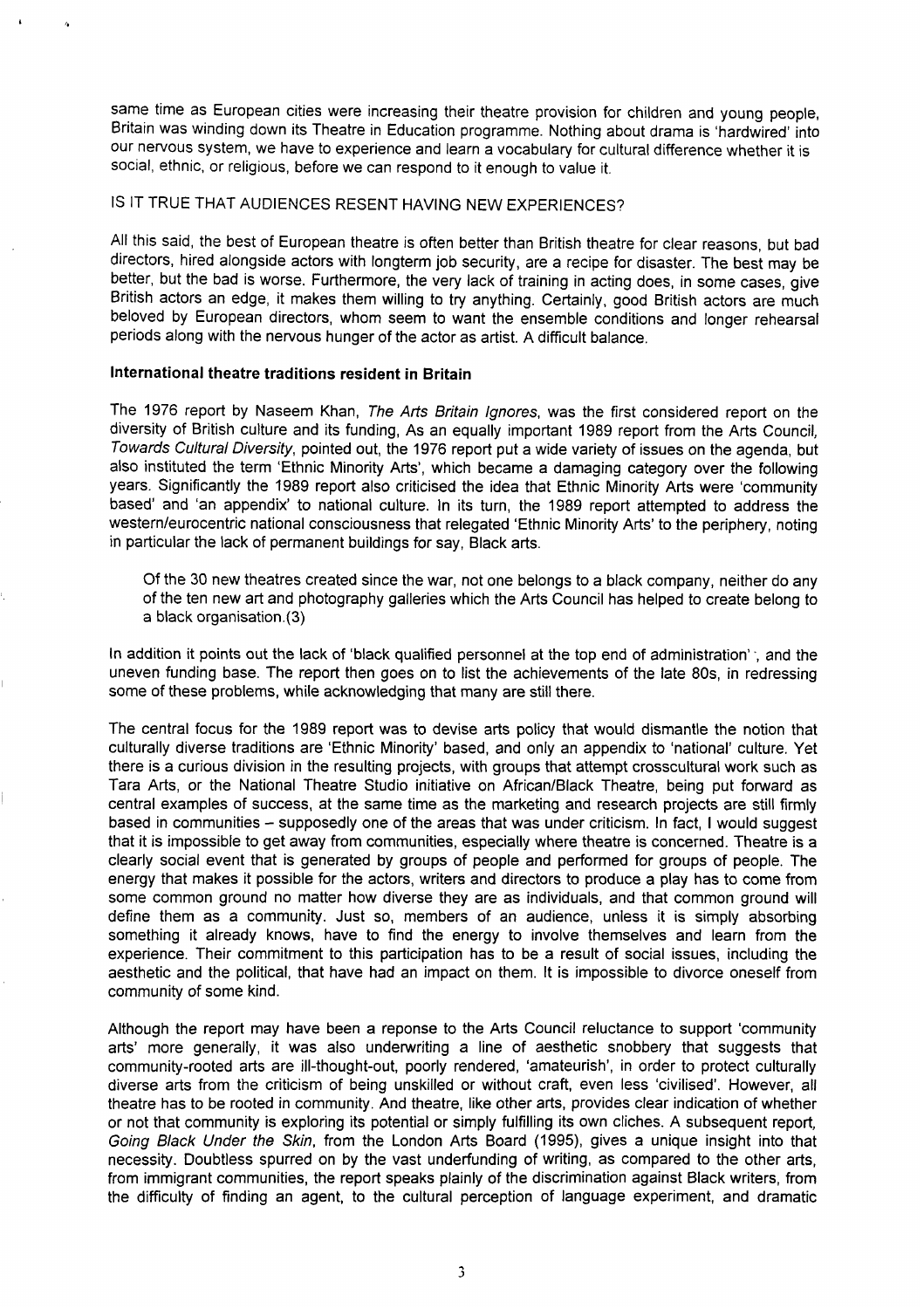technique and structure in Black writing, which may be put down to 'naivete' rather than a different vision.

,,

What the report makes quite clear is that there are definite community links for the writers, immediate issues that they are addressing, By implication, people who do not understand those issues, or perhaps do not even see them as issues, are not part of the community, nor do they accept that this community is part of their lives,

#### CAN THEATRES BE BASED IN NATIONS?

#### DO THEATRES NEED COMMUNITIES?

Writers from the different societies that have emigrated to Britain have however had some success. People such as Hanif Kureshi from Pakistani background, Marceila Evaristi of Italian descent, Caryl Phillips from a Caribbean family, or Jyoti Patel from India via Uganda. Looking further back we could take the writing career of Mustafa Matura from Trinidad as an almost textbook example of how the theatre in Britain has responded to an incoming theatre presence:

| As Time Goes By                     | <b>Traverse Theatre</b>          | 1971 |
|-------------------------------------|----------------------------------|------|
| Play Mas                            | Royal Court                      | 1974 |
| Rum an Coca Cola                    | Royal Court                      | 1976 |
| Another Tuesday                     | <b>Black Theatre Cooperative</b> | 1978 |
| More, More                          | <b>Black Theatre Cooperative</b> | 1978 |
| Independence                        | <b>Bush Theatre</b>              | 1979 |
| Welcome Home Jacko                  | The Factory/Riverside            | 1979 |
| A Dying Business                    | Riverside                        | 1980 |
| One Rule                            | Riverside                        | 1981 |
| Meetings                            | Hampstead                        | 1982 |
| Party at the Palace                 | Channel 4                        | 1983 |
| There's Something Wrong in Paradise | Granada Television               | 1984 |
| <b>Trinidad Sisters</b>             | Tricycle                         | 1988 |
| The Coup                            | Royal National Theatre           | 1991 |

Matura starts out with the theatres dedicated to new writing, not surprisingly The Traverse, the rather less well-recognised (for no good reason) theatre in Scotland, and only then the Royal Court. After a few years with a touring company he founds along with one other person, The Black Theatre Cooperative, he moves to smaller theatres in London like the Bush, and is taken up into Riverside during its international years. His work then makes the transition to television, while the stage plays from the late 80s go into the Tricycle, dedicated to the development of Black and Irish theatre, and to the National, the pinnacle of theatre canonicity (but at the Cottesloe).

The history is caught up into a major decision by the Arts Council in the late 80s, which was to put **4%** of its budget into new communities so that they could develop their own voice. Results can be seen not only in the Tricycle, but also Stratford East with its policy on developing Asian theatre, or in Tara Arts or Talawa. Certainly this policy decision has integrated actors who might otherwise have been excluded from the stage and has help constitute the 'rainbow' casts that are often now found on the main stages of London, Birmingham and Manchester. The theatre in the UK is arguably more integrated and less racist than many European countries.

What is significant though are the companies that have disappeared like Temba, L'Overture, or Carib. Since 1984 the number of theatre companies across the board in the UK has declined, but because of the smaller base of the Black Arts sector, the loss has been proportionally higher. This is partly because the impetus for growth in this sector has not necessarily focused on building-based theatre, which as I outlined in the previous lecture, lies at the heart of current arts policy. Those companies that have survived have a record of distinctly cross-cultural work which reflects the cross-cultural lives of their members. For example, the Talawa theatre company's mission statement reflects a selfconscious positioning of black theatre in Britain:

- to use black culture and experience to further enrich British theatre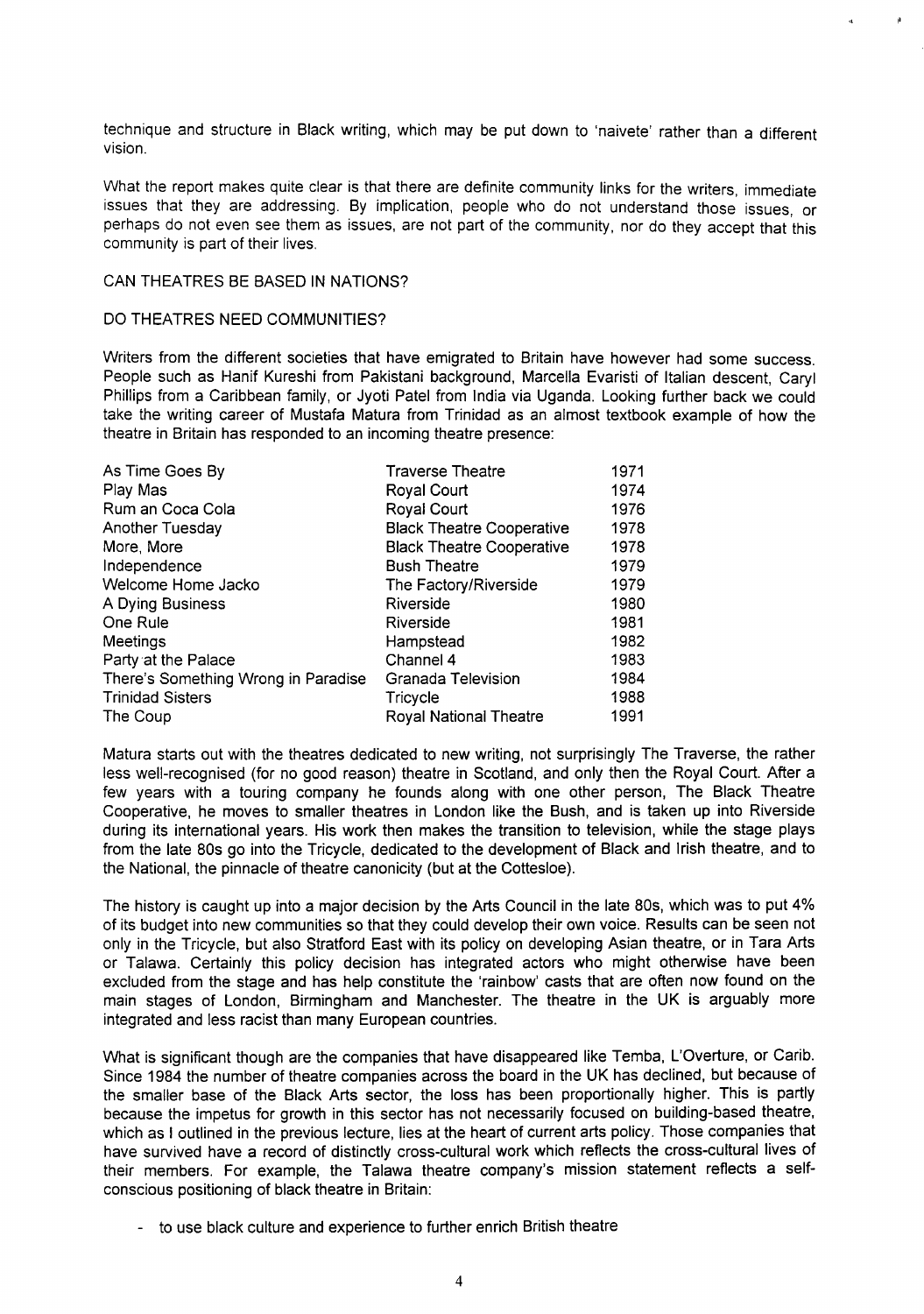- to provide high quality productions that reflect the significant creative role that black theatre plays within the national and international arena
- to enlarge theatre audiences from the black community

If the initial productions worked from Caribbean tradition, it did not take long for Talawa to add productions of work by Wilde and Shakespeare.

Tara Arts has a similar history, one that is informed by Jatinder Verma's characterisation of its first production in 1976/7 as one that 'linked Race to Communalism, as being part of the same spectrum of Oppression, ... to be opposed to the one is, necessarily to be opposed to the other.....without the one, the sensibility that is Black slides into xenophobia; and without the other, we are unable to locate our own inadequacies within a larger context' (1989, 772). Tara Arts has an long-running history of productions of European classics, which it has reinterpreted in a startling variety of ways, including the employment of Indian film actor to play in Cyrano at the National Theatre. The actor came, notes Jatinder Verma in a recent interview, from a tradition 'which had a particular attitude to England as the repository of the greatness of theatre' to work with people who were part of English theatre and had continued to change it (1997, 361). In the same interview it was pointed out that Tara Arts, unlike Talawa, had not operated as a forum for new writing until the 90s. Verma responded,

the obvious analogy would be, 'How can you contribute to others when you're not sure of yourself?' By now we are sure the kind of territory we inhabit, the kind of things that we want to do, the ways in which we want to do them. Therefore there's a clarity for new writers. (1997, 364)

Yet despite all the difficulties, some would say that Talawa and Tara Arts for example, have bedded down, have become the token alternative cultural theatre for a particular ethnic group that makes it difficult for new communities to argue the value of their own voices. At the same time there are the highly successful actors like Josette Bushell-Mingo, of Caribbean origin, who worked with Talawa and is now working at the Royal Shakespeare Company. She says that although she is vitally interested in, say, dialect, and how it functions as a performance device, does not think of herself as a Caribbean actor. Profoundly cross-cultural, she brings the traditions she knows together in generative ways. And several communities have not yet, nor perhaps will ever want to, integrate their cultural traditions with those here in Britain.

But, this is all to tell a story from the position of the positive effects of the cultural tradition that has found itself resident in this country. If we look at the mainstream theatre it's a different story. Theatre traditions different to those in Britain have been extraordinarily difficult to set up, to keep going, and again, the botiom line is that there is such pressure on the box office that developing a voice is often too expensive and time-consuming. The West Yorkshire Playhouse has had two highly innovative seasons of Black theatre in the autumn of 1996 and 1997, yet this year, for various reasons, but especially in face of very low audience attendance, the season will not run. Is it reasonable to expect an audience to learn how to respond to different theatre techniques in just two short seasons? It may well be that in Leeds, with the lack of any small theatre companies to encourage people in the community to think in terms of acting and the theatre, there is simply no imagination for it – in contrast to dance, say, which in Leeds has a strong community base and is well-supported on the main stage. I also suspect that the sheer hugeness of London, and diversity of its cultural communities, may make it a special case in Britain.

#### HAVE WE NOW REACHED A TOKEN STATUS QUO ON FUNDING FOR CULTURAL DIVERSITY?

The most recent Arts Council report, the Cultural Diversity Action Plan, is the basis of current policy. It begins in a typically late 90s manner, with the statements that

Ethnic minorities comprise 5.5% of the total population, nearly half of whom were born in the UK and 80% of which are below the age of 25. They spend, in all,  $£10$  billion a year. (Marketing Business, 1997)

and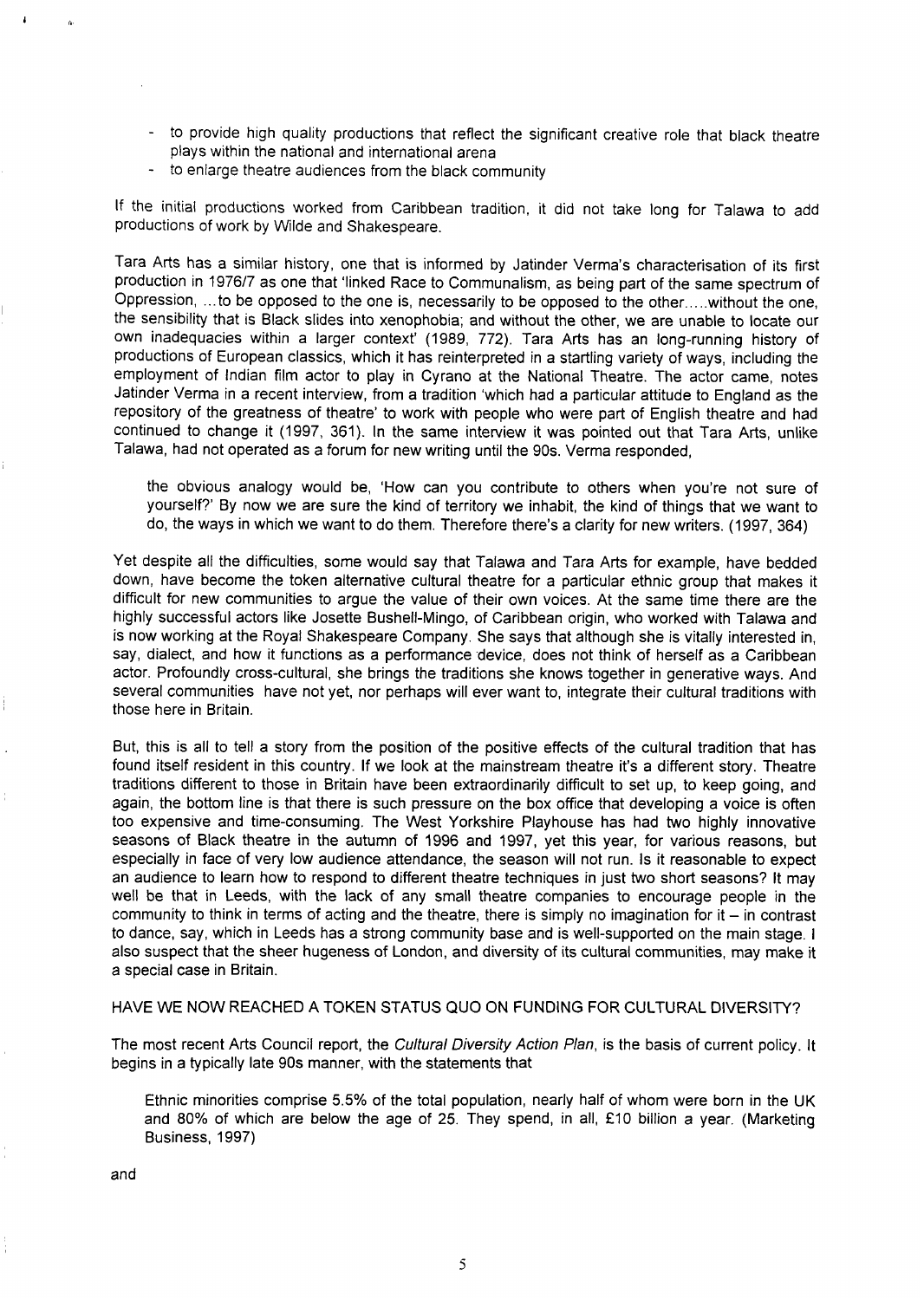95% of new business start-ups involve ethnic minority entrepreneurs. (Barclays Bank report. 1997)

 $\theta$ 

The new plan of action is summarised as the development of diversity through advocacy and access, What is interesting about this plan is the word 'advocacy'. Advocacy has come to be used in some circles of political theory as a 'good word', to distinguish 'representation', or a person who 'stands for' a group of others and expresses their wishes in his/her own words (like our parliamentary system), from 'advocacy', or a person who is asked by a group not to represent them but to advocate their cause. In other words the advocate must at all times recognise difference as well as similarity. Under 'Advocacy' the new report does not seem to be at all aware of this distinction, and offers no guidance whatsoever as to strategies for ensuring that the 'promotion', 'participation', 'approach', 'establish', 'stimulate', 'suppoti, 'develop' and 'set up' that they promise to do on behalf of cultural diversity, will in fact be advocative rather than representative. One immediate aspect that sprang to my mind, as one who studies other diverse societies and cultures elsewhere in the world, is that the word 'black' is the focus for the diverse elements that need advocacy. This country like others will need to take on board the multiplicity of other cultures that are becoming more mobile, often enforcedly so, around the globe at the moment. How for example, are refugees classified? The Birmingham-based Asian storyteller, Vayu Naidu, shows an unusual awareness of this multiplicity in her collaborations, which led in 1997 to the Shape Shifting Stories season by Brumhalata in Birmingham. The season looked at the stories, music and movements from Indian, African and Irish traditions, as three of the primary migrations into the UK in recent years. Her work explicitly draws on traditional cultural styles, moving them firmly into the needs of a contemporary audience.

The Cultural Diversity Action Plan report is positive and encouraging, yet as it stands, strong on intentions rather than detail, so it is difficult to assess its potential impact. In contrast The Landscape of Fact report, a consultative Green Paper on 'Cultural Diversity for the English Funding System: African, Caribbean, Asian and Chinese Arts', provides rather more substance. It also attempts to think through the issues of audience, referring to Jenni Francis' Attitudes Among Britain's Black Community Towards -Attendance at Arts; Cultural and Entertainment Events (1990), which drew on Rex Nettleford's analysis of the existence of three broad categories – ancestral/traditional, classical and contemporary. The terms allow the report to discuss the differences between theatre that provides a first generation migrant group with a sense of cultural continuity, and theatre that 'crosses art forms', and uses 'a number of frames of reference' to be 'part of an aesthetic that needs an informed response'.

#### IS ALL CULTURAL DIFFERENCE WHITE. /BLACK?

Policy-making that recognises that similar divisions also occur within audiences as a whole throughout the UK, could radically change the face of mainstream theatre. What is troubling, is that both these recent reports underwrite the assessment of the mainstream British audience as markedly conservative. The recent response to Ian McKellan's decision to work in Leeds for the 1998-99 season, rather than London, is indicative. McKellan apparently finds the London audiences 'monochrome', as opposed to the 'diverse mix of ages, classes and backgrounds' that Michael Billington sees in regional theatres. Billington also cites Ken Campbell's description of the middle class, mailing list audience as 'brochure theatre'. Furthermore, despite welcoming the recent Arts Council initiative of 'New Audiences', he attributes this kind of brochure theatre to the 'whole system of expensive advance booking' which limits the audience for both culture and sport in Britain. In the face of a growing self-consciousness in international traditions of the way audiences can participate in theatre, in this country there is still resolute sticking to the idea of producer and consumer, with no interaction between the two, which, as I shall go on to talk about, typifies the commercial theatre that has come to dominate the theatre world, especially in London.

#### **Expotis of British theatre**

One of the ways that British theatre is exported to the world is through the British Council. Since the Council is part of the Foreign Office there are political dimensions to this trade, for example, the strong policy of increasing lndo-Asian interchange. Yet the finances are not substantial and the programme is limited. Few productions, if any, move out from Britain to other places in the world in entirety unless they come from companies already geared to travel. The Royal Shakespeare Company, for example, might visit the United States in order to hold workshops, but rarely to put on a full production, although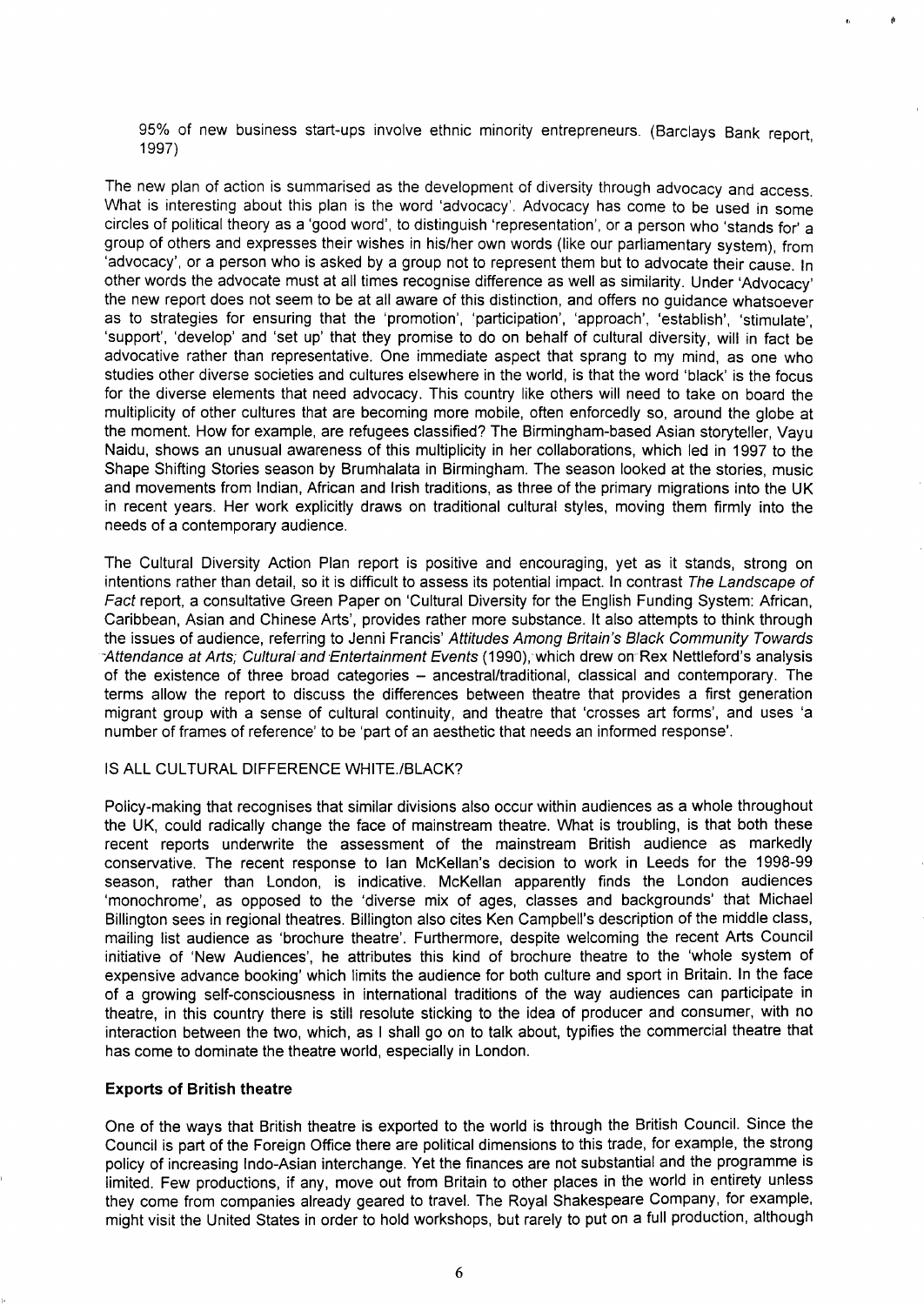it has recently just finished a season in New York and Washington. It is highly unusual for a British production initiated by a regional theatre company to tour internationally: part of this must be the difficulty of obtaining finance, but part must be attributed to a lack of interest from other parts of the world. The Leicester Haymarket production of the Russian director Lubymov's Hamlet, which toured in 1989/90 to Rome, Berlin, Amersterdam, Warsaw, Taiwan, Cracow and Japan, was a remarkable exception. However, from the 80s, transfers of the commercially successful productions of musicals have become more and more frequent.

A transitional production was Trevor Nunn and John Cairds' Nicholas Nickleby at the end of the 70s. Drawing on the way Joint Stock produced plays and Shared Experience developed narrative, they constructed a substantial and imaginative international hit. The musical straddles the older style of My Fair Lady and Oliver, and the new style of Cats, Phantom at the Opera, Les Miserables or Starlight Express. During the 80s both British and American producers began to start musicals off in London and then transfer them to the United States and further afield. The procedure was desirable partly because of the weak pound against the dollar at that time, but also because in London there is nothing resembling the all-powerful presence of a theatre critic who can kill a production with one bad review. London productions minimised the risk, and the sheer amount of transatlantic travel allowed for the building of demand by word of mouth. However, this style of production led to an extraordinary, and some would say ridiculous control over the product: it had to be replicated exactly in all its performance venues. So, for example, the first production of Les Miserables was by the Royal Shakespeare Company and directed by Trevor Nunn and John Caird. When the show went to New York, it was directed by the same directors, with exactly the same choreography, and in exactly the same style. Just so in Japan. As the show moved further afield, it could be directed by Trevor Nunn or John Caird, and eventually they would train directors to take over from them, and those new assistant directors would be replicating the London production  $-$  as far as possible. While the change has partly come about in reponse to the competition from film and television, which are replicable, in other ways the MacDonaldisation of theatre has resulted in a bizarre situation: one incident: an actress on Ann of Green Gables was given a video of her part in a previous show and told, 'That's your part...'. Recently, the success of the replication of musicals has led Disney into transferring Beauty and the Beast and The Lion King, from cartoon onto the stage.

This kind of replication, although it may be commercially successful because the product is so dependable, changes the nature of audiences. Until mid-century, if not until the 80s, theatregoing could be relatively cheap. With more expensive productions the tickets become more expensive, hence the paying audience wants to know that the production will be good, or at least, slick. The expense of the production also means that fewer things happen on stage, risks are not taken, and miracles do not happen. Audience expectation has come to demand consistency not only in production, but also in cultural representation. A large percentage of the audience for musicals comes from visiting tourists, arriving from all over the world. Rather like the large boards of theatre buildings, to satisfy such a diverse audience many productions focus on the cliches of globally recognizable culture. If musicals led the way for the shift, mainstage productions of contemporary classics or classic revivals, especially in London, have followed.

#### IS IT TRUE THAT AUDIENCES ONLY WANT TO BE SPOON-FED HIGH QUALITY FAMILIARITY?

An obvious victim of the shift is British comedy. England in particular has had a strong tradition for comic drama, from Oscar Wilde, through J.B. Priestley and Noel Coward, to Michael Frayn, Mike Stott or Tom Stoppard. Yet although there are several top-quality comedy festivals, which offer a showcase for burgeoning comic talent that is clearly all around us in the UK, most of that comedy, despite Alan Ayckbourn, remains stand-up, individual rather than company-based. There seems to be an insatiable need for stand-up comics on television, after all television pays much better, and so they don't often remain in the theatre, they develop specific personae and they have no need to write plays. There are of course people for whom this is the appropriate medium, but despite the examples of Rick Mayall or Ben Elton, there are many others who would once have made the transition yet have not done so. Central to this choice must be the very specificity of humour. Comedy needs location and place, it needs immediate issues and social relevance, it needs to challenge and take risks, none of which it can do in an effete global superficiality that offers only a reinforcement of stereotypes that we could look beyond.